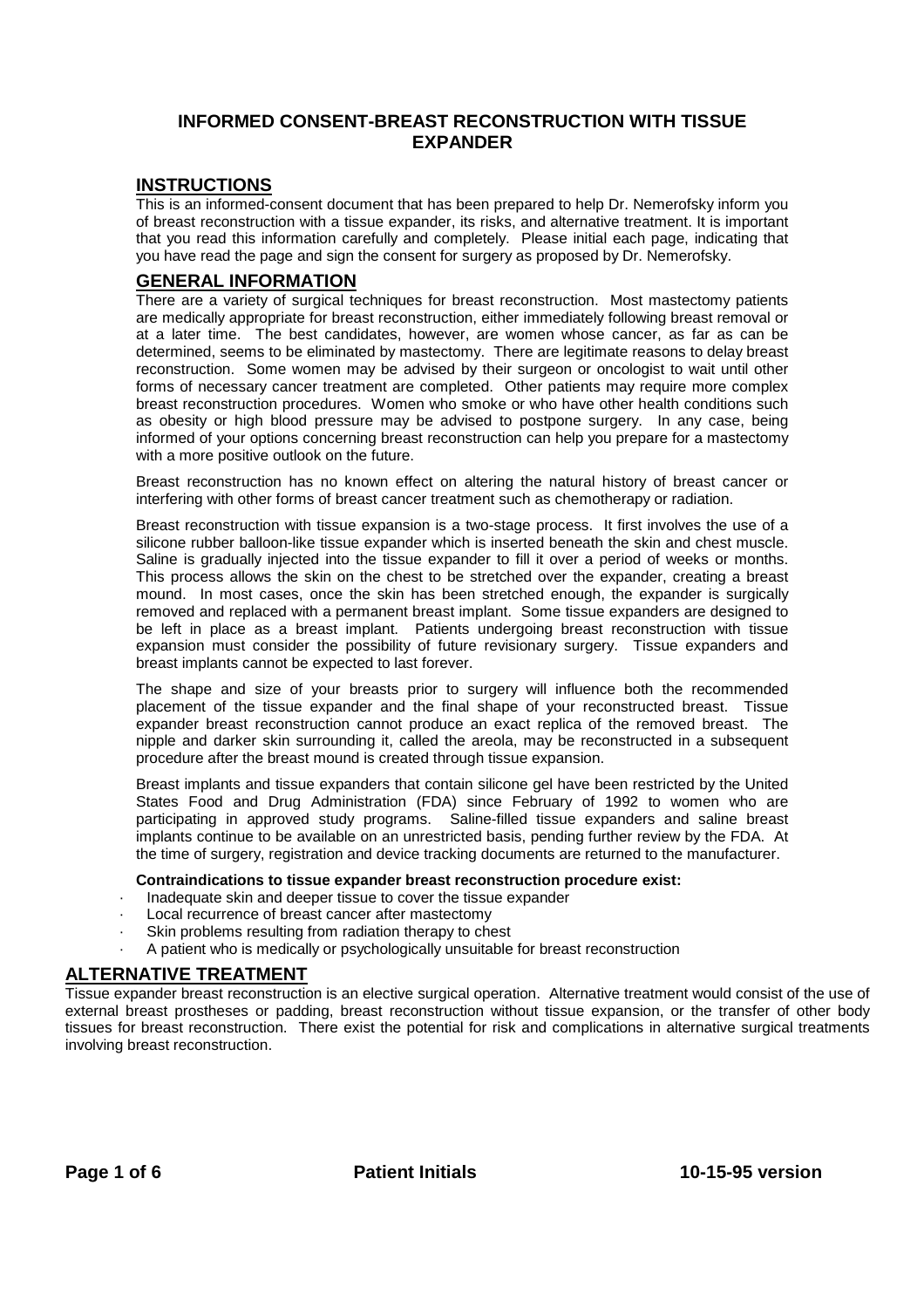## **RISKS of BREAST RECONSTRUCTION WITH TISSUE EXPANDER**

Every surgical procedure involves a certain amount of risk, and it is important that you understand the risks involved with breast reconstruction with tissue expander. Additional information concerning breast implants and tissue expanders may be obtained from the FDA, package-insert sheets supplied by the device manufacturer, or other information pamphlets required by individual state laws. An individual's choice to undergo a surgical procedure is based on the comparison of the risk to potential benefit. While the majority of women do not experience these complications, you should discuss each of them with Dr. Nemerofsky to make sure you understand the risks, potential complications, and consequences of breast reconstruction with tissue expander.

**Bleeding**- It is possible, though unusual, to experience a bleeding episode during or after surgery. Should postoperative bleeding occur, it may require emergency treatment to drain accumulated blood (hematoma). Do not take any aspirin or anti-inflammatory medications for ten days before surgery, as this may increase the risk of bleeding.

**Infection**- Infection is unusual after this type of surgery. It may appear in the immediate post operative period or at any time following the insertion of a tissue expander. Subacute or chronic infections may be difficult to diagnose. Should an infection occur, treatment including antibiotics, possible removal of the expander, or additional surgery may be necessary. Infections with the presence of a tissue expander are harder to treat than infections in normal body tissues. If an infection does not respond to antibiotics, the tissue expander may have to be removed. After the infection is treated, a new tissue expander can usually be reinserted. It is extremely rare that an infection would occur around an implant from a bacterial infection elsewhere in the body, however, prophylactic antibiotics may be considered for subsequent dental or other surgical procedures.

**Capsular contracture**- Scar tissue, which forms internally around the tissue expander, can tighten and make the breast round, firm, and possibly painful. Excessive firmness can occur soon after surgery or years later. Although the occurrence of symptomatic capsular contracture is not predictable, it generally occurs in less than 20 percent of patients. The incidence of symptomatic capsular contracture can be expected to increase over time. Treatment for capsular contracture may require surgery, expander replacement, or removal.

**Change in nipple and skin sensation**- Some change in nipple sensation is not unusual right after surgery. After several months, most patients have normal sensation. Partial or permanent loss of nipple and skin sensation may occur occasionally.

**Skin scarring**- Excessive scarring is uncommon. In rare cases, abnormal scars may result. Scars may be unattractive and of different color than surrounding skin. Additional surgery may be needed to treat abnormal scarring after surgery.

**Tissue expanders**- Tissue expanders, similar to other medical devices, can fail. Expanders can break or leak. When a saline-filled expander deflates, its salt water filling will be absorbed by the body. Rupture can occur as a result of an injury, from no apparent cause, or during mammography. It is possible to damage a tissue expander at the time of surgery. Damaged or broken expanders cannot be repaired. Ruptured or deflated tissue expanders require replacement or removal. Tissue expanders cannot be expected to last forever .

**Degradation of tissue expander** - It is possible that small pieces of the tissue expander material may separate from the outer surface of the expander. This is of unknown significance.

**Tissue coverage**- Lack of adequate tissue coverage or infection may result in exposure and extrusion of the expander. Skin breakdown has been reported with the use of steroid drugs or after radiation therapy to breast tissue. If tissue breakdown occurs and the tissue expander becomes exposed, removal may be necessary. Smokers have a greater risk of skin loss and wound healing complications.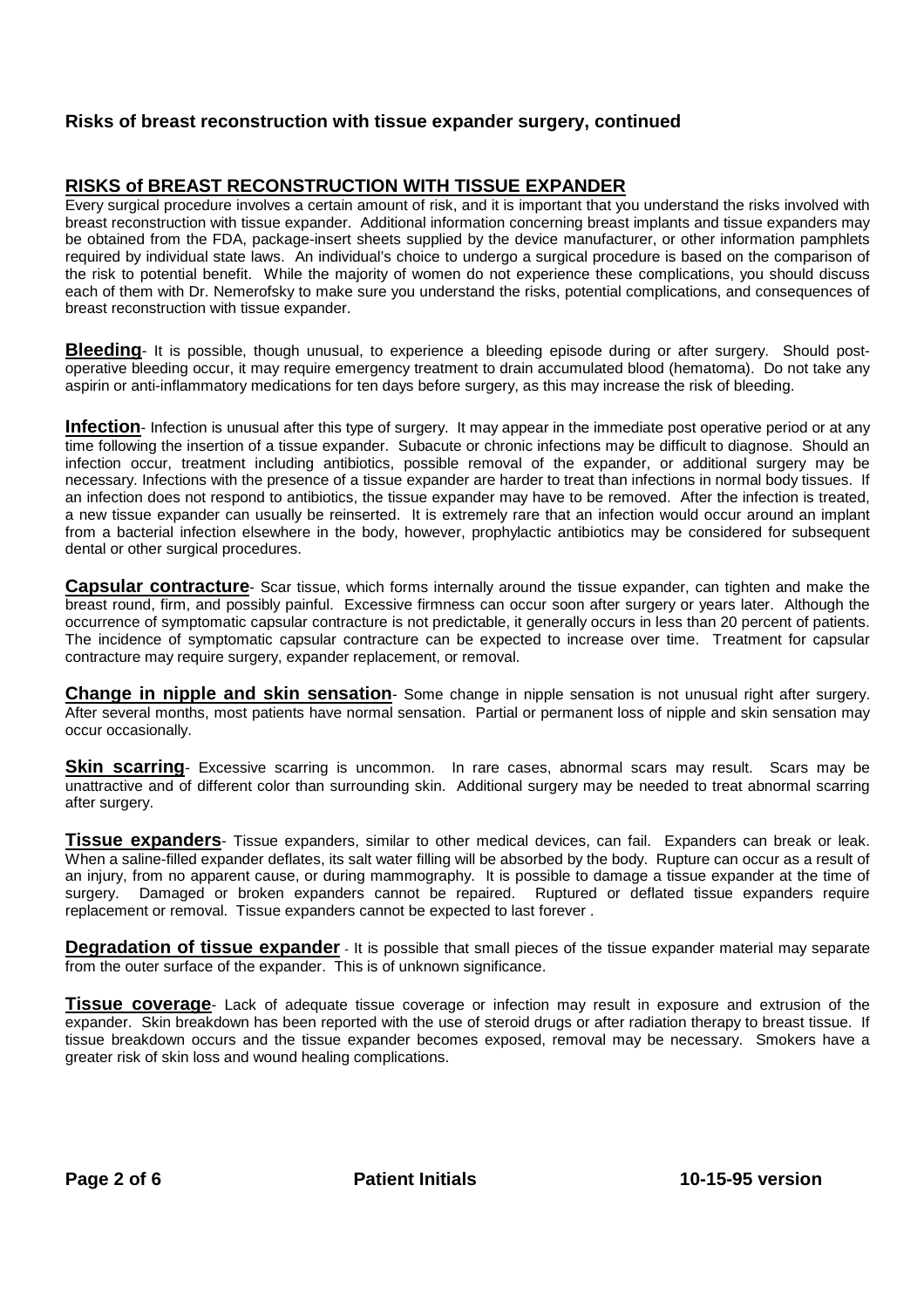**Mammography**- Tissue expander may make mammography more difficult and may obscure the detection of breast cancer. Tissue expander rupture can occur from breast compression during mammography. Inform your mammography technologist of the presence of a tissue expander so that appropriate mammogram studies may be obtained. Patients with capsular contracture may find mammogram techniques painful and the difficulty of breast imaging will increase with the extent of contracture. Ultrasound, specialized mammography and MRI studies may be of benefit to evaluate breast lumps and the condition of the tissue expander. Because more x-ray views are necessary with specialized mammography techniques, women with a tissue expander will receive more radiation than women without a tissue expander who receive a normal exam. However, the benefit of the mammogram in finding cancer outweighs the risk of additional x-rays.

**Skin wrinkling and rippling**- Visible and palpable wrinkling of a tissue expander can occur. Some wrinkling is normal and expected. This may be more pronounced in patients who have thin skin. It may be possible to feel the tissue expander injection site. Some patients may find palpable injection site and wrinkles cosmetically undesirable. Palpable injection site, wrinkling and/or folds may be confused with palpable tumors and questionable cases must be investigated. An expander may become visible at the surface of the breast as a result of the device pushing though layers of skin.

**Pregnancy and breast feeding**- If a woman has undergone a mastectomy, it is unlikely that she would be able to breast feed a baby on the side where the breast was removed. Although many women with breast implants and normal breast tissue have successfully breast fed their babies, it is not known if there are increased risks in nursing for a woman with breast implants/tissue expander or if the children of women with these devices are more likely to have health problems. There is insufficient evidence regarding the absolute safety of breast implants/tissue expander in relation of fertility, pregnancy or breast feeding. Some women with breast implants have reported health problems in their breast fed children. Only very limited research has been conducted in this area and at this time there is no scientific evidence that this is a problem.

**Calcification**- Calcium deposits can form in the scar tissue surrounding the expander and may cause pain, firmness, and be visible on mammography. These deposits must be identified as different from calcium deposits that are a sign of breast cancer. Should this occur, additional surgery may be necessary to remove and examine calcifications.

**Expander displacement**- Displacement or migration of a tissue expander may occur from its initial placement and can be accompanied by discomfort and/or distortion in breast shape. Difficult techniques of expander placement may increase the risk of displacement or migration. Additional surgery may be necessary to correct this problem.

**Surface contamination** - Skin oil, lint from surgical drapes, or talc may become deposited on the surface of the expander at the time of insertion. The consequences of this is unknown.

**Surgical anesthesia**- Both local and general anesthesia involve risk. There is the possibility of complications, injury, and even death from all forms of surgical anesthesia or sedation.

**Chest wall deformity**- Chest wall deformity has been reported secondary to the use of tissue expanders and breast implants. The consequences of chest wall deformity is of unknown significance.

**Unusual activities and occupations**- Activities and occupations which have the potential for trauma to the breast could potentially break or damage the tissue expander, or cause bleeding.

**Allergic reactions**- In rare cases, local allergies to tape, suture material, or topical preparations have been reported. Systemic reactions which are more serious may result from drugs used during surgery and prescription medicines. Allergic reactions may require additional treatment.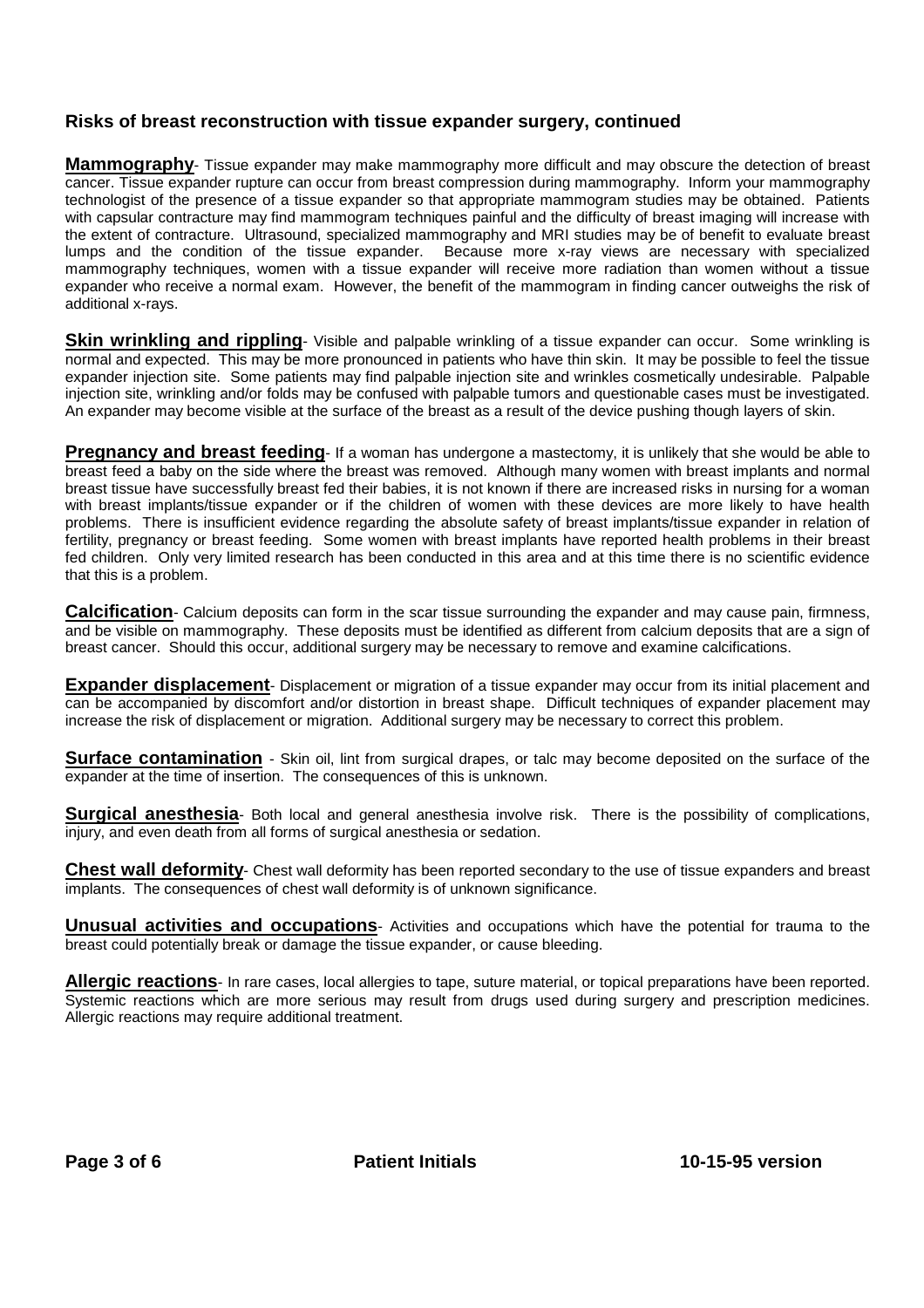**Breast disease**- Current medical information does not demonstrate an increased risk of breast disease or breast cancer in women who have a tissue expander placed for breast reconstruction. Breast disease can occur independently of a tissue expander. It is recommended that all women perform periodic self examination of their breasts, have mammography according to American Cancer Society guidelines, and seek professional care should they notice a breast lump.

**Seroma**- Fluid may accumulate around the tissue expander following surgery, trauma or vigorous exercise. Additional treatment may be necessary to drain fluid accumulation.

**Long term results**- Subsequent alterations in breast shape may occur as the result of aging, weight loss or gain, pregnancy, or other circumstances not related to tissue expander breast reconstruction.

**Thrombosed veins**- Thrombosed veins, which resemble cords occasionally develop in the area of the breast and resolve without medical or surgical treatment.

**Immune system diseases and unknown risks**- Some women with breast implants/tissue expanders have reported symptoms similar to those of known diseases of the immune system, such as systemic lupus erythematosis, rheumatoid arthritis, scleroderma, and other arthritis-like conditions. A connection between implanted silicone and connective-tissue disorders has been reported in the medical literature. To date, there is no scientific evidence that women with either silicone gel-filled or saline-filled breast implants/tissue expanders have an increased risk of these diseases, but the possibility cannot be excluded. If a causal relationship is established, the theoretical risk of immune and unknown disorders may be low. The effects of breast implants/tissue expanders in individuals with pre-existing connective-tissue disorders is unknown.

Unlike silicone gel-filled implants, the saline-filled tissue expanders contain salt water. Any risk related to silicone gel would not be associated with saline-filled devices. However, gel-filled and saline-filled devices have a silicone rubber envelope. An increased risk of autoimmune disease is possible even from saline-filled tissue expanders. Reliable medical laboratory tests to determine antibodies to silicone do not exist. It has not been proved that there is a relationship between silicone antibodies and disease in women with breast implants/tissue expander. Currently, there is insufficient evidence to state that there is a health benefit from removing either breast implant(s) and scar-tissue capsule(s) or that removal will alter autoimmune disease or prevent its potential occurrence.

In very few women who have breast implants/tissue expander, a variety of other symptoms and conditions have been reported, suggestive of an auto-immune multiple-sclerosis-like syndrome. Additional complaints involve the musculoskeletal, skin, nervous, and immune systems. The relationship of breast implants/tissue expander to these conditions has been hypothesized, although not scientifically proven. Because such disease states are rare, they are difficult to research.

Current studies have only looked for the symptoms of known autoimmune diseases, rather than the variety of symptoms that women report experiencing. Some of the reported symptoms include:

| swelling and/or joint pain or arthritis-like pain | rash                       |
|---------------------------------------------------|----------------------------|
| general aching                                    | memory problems, headaches |
| unusual hair loss                                 | muscle weakness or burning |
| unexplained or unusual loss of energy             | nausea, vomiting           |
| greater chance of getting colds, viruses, flu     | irritable bowel syndrome   |
| swollen glands or lymph nodes                     | fever                      |

Questions have been raised about the potential for the saline solution used to fill the tissue expander to become contaminated with bacteria or fungus. These organisms may present a risk to the patient in the event of implant leakage or deflation.

There is the possibility of unknown risks associated with silicone breast implants and tissue expanders.

**Toxic shock syndrome**- This is an extremely rare complication following breast augmentation, reconstruction, or tissue expansion with silicone implants.

Page 4 of 6 **Patient Initials** 10-15-95 version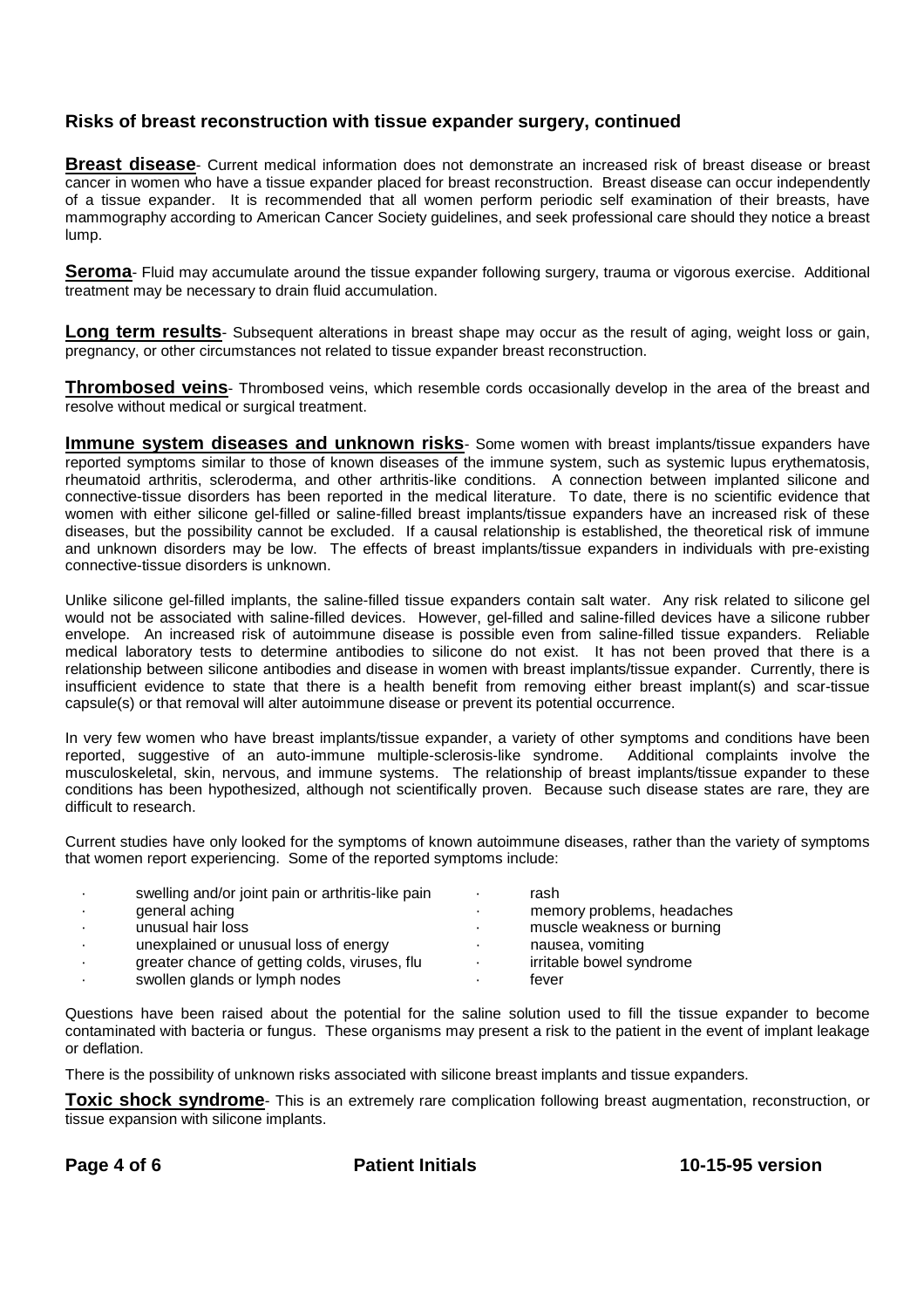**Radiation therapy**- Radiation therapy to the chest region after breast reconstruction with a tissue expander may produce unacceptable firmness or other long-term complications.

**Unsatisfactory result**- You may be disappointed with the results of surgery. Asymmetry in tissue expander placement, breast shape and size may occur after surgery. Unsatisfactory surgical scar location or displacement may occur. Pain may occur following surgery. It may be necessary to perform additional surgery to improve your results.

**Removal/replacement of tissue expanders**- Future removal or replacement of a tissue expander and the surrounding scar tissue envelope involves a surgical procedure with risks and potential complications.

## **ADDITIONAL SURGERY NECESSARY**

There are many variable conditions that may influence the long term result of breast reconstruction with tissue expander surgery. Secondary surgery may be necessary to perform additional tightening or repositioning of the breasts. Should complications occur, additional surgery or other treatments may be necessary. Even though risks and complications occur infrequently, the risks cited are the ones that are particularly associated with breast reconstruction with tissue expander surgery. Other complications and risks can occur but are even more uncommon. The practice of medicine and surgery is not an exact science. Although good results are expected, there is no guarantee or warranty expressed or implied on the results that may be obtained.

#### **HEALTH INSURANCE**

Most insurance carriers consider breast reconstruction surgery a covered benefit. There may be additional requirements. Please review your health insurance subscriber-information pamphlet, call your insurance company, and discuss this further with Dr. Nemerofsky. Most insurance plans exclude coverage for surgery on the opposite breast and for secondary or revisionary surgery.

#### **FINANCIAL RESPONSIBILITIES**

The cost of surgery involves several charges for the services provided. The total includes fees charged by Dr. Nemerofsky, the cost of surgical supplies, laboratory tests, anesthesia, and hospital charges, depending on where the surgery is performed. Depending on whether the cost of surgery is covered by an insurance plan, you will be responsible for necessary co-payments, deductibles, and charges not covered. Additional costs may occur should complications develop from the surgery. Secondary surgery or hospital-day surgery charges involved with revisionary surgery would also be your responsibility.

### **DISCLAIMER**

Informed-consent documents are used to communicate information about the proposed surgical treatment of a disease or condition along with disclosure of risks and alternative forms of treatment(s). The informed-consent process attempts to define principles of risk disclosure that should generally meet the needs of most patients in most circumstances.

However, informed consent documents should not be considered all inclusive in defining other methods of care and risks encountered. Dr. Nemerofsky may provide you with additional or different information which is based on all the facts in your particular case and the state of medical knowledge.

Informed-consent documents are not intended to define or serve as the standard of medical care. Standards of medical care are determined on the basis of all of the facts involved in an individual case and are subject to change as scientific knowledge and technology advance and as practice patterns evolve.

## **It is important that you read the above information carefully and have all of your questions answered before signing the consent on the next page**.